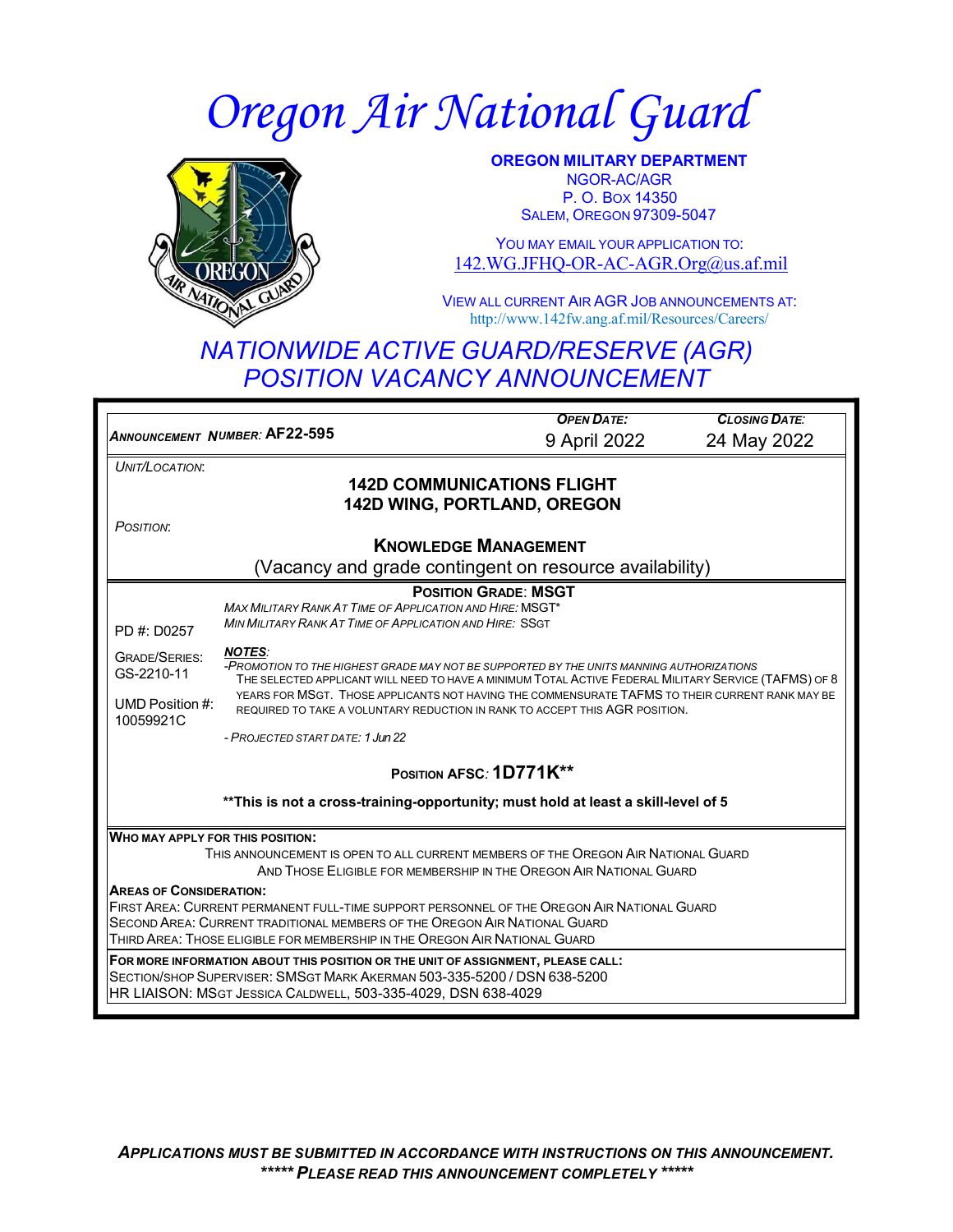# **DESCRIPTION OF DUTIES**

--Receives and reviews written guidance from a variety of Department of Defense (DoD), federal and state investigative and enforcement agencies and interprets for impact in the state. Enforces established policy and guidance for all Information Assurance Systems Officers throughout the state. Enforces the state information assurance and accreditation policy. --Directs actions required to prevent and/or correct information assurance deficiencies and violations. Exercises authority for denial of computer access and coordinates re-establishment of service.

--Assures compliance with security policy for external connections to the state network and assures compliance with the national and state policies. Works with the System Security Manager to develop procedures to protect information in the state networks. Monitors external connections to other state, territorial, or federal network domains as necessary. Identifies and reports violations of system security. Administers firewalls and intrusion detection systems (IDS) and monitors unauthorized access. Implements virus protection plan.

--Evaluates the effectiveness of systems, devices, procedures, and methods used to safeguard information in computer accessible media and ensures correction of all state deficiencies on systems containing applicable security technologies. --Reviews/tests/updates continuity of operations plans (COOPS) and Security SOP's and actively participates in accreditation/reaccredidation processes.

--Performs other duties as assigned.

### **ELIGIBILITY REQUIREMENTS FOR ENTRY INTO THE AGR PROGRAM**

- Member must meet all eligibility criteria in ANGI 36-101, The Active Guard/Reserve Program. ≻∣
- Must be a member or eligible to become a member of the Oregon Air National Guard.
- Member will be required to hold a compatible military assignment in the unit they are hired to support.
- Member's military grade will not exceed the maximum military duty grade authorized on the Unit Manning Document (UMD) for the position.
- Member must meet the physical qualifications outlined in AFI 48-123, Medical Examination and Standards, Attachment 2 before being placed on an AGR tour.
- Member must have retainability to complete the tour of military duty.
- Member must not be eligible for, or receiving a federal retirement annuity.
- Member must comply with standards outlined in AFI 36-2905, Fitness Program to be eligible for entry into the AGR program.
- $\triangleright$  Member must hold required AFSC or be eligible for retraining (if applicable) and meet all eligibility criteria in AFECD/AFOCD

#### **ADDITIONAL INFORMATION**

- AGR members will participate with their unit of assignment during Regular Scheduled Drill (RSD). ≻ ∶
- AGR tour lengths in the State of Oregon are governed by Director of Staff Air
- Initial AGR tours in Oregon will not exceed 3 years; follow-on tours will be from 1 to 6 years, per ANGI 36-101 and ORANG force management policy
- Selectee will be required to participate in the Direct Deposit Electronics Funds Transfer program.
- A law enforcement background check may be required prior to appointment to this position; by submitting a resume or application for this position, you authorize this agency to accomplish this background check.

# **APPLICATION INSTRUCTIONS**

#### *APPLICATIONS MUST BE SUBMITTED FOLLOWING THE INSTRUCTIONS ON THIS ANNOUNCEMENT. \* \* \* \* \* \* \* \* \* \* \* \* \* INCOMPLETE APPLICATIONS WILL NOT BE PROCESSED \* \* \* \* \* \* \* \* \* \* \* \* \** **WRITTEN EXPLANATION IS REQUIRED FOR ANY MISSING DOCUMENTS**